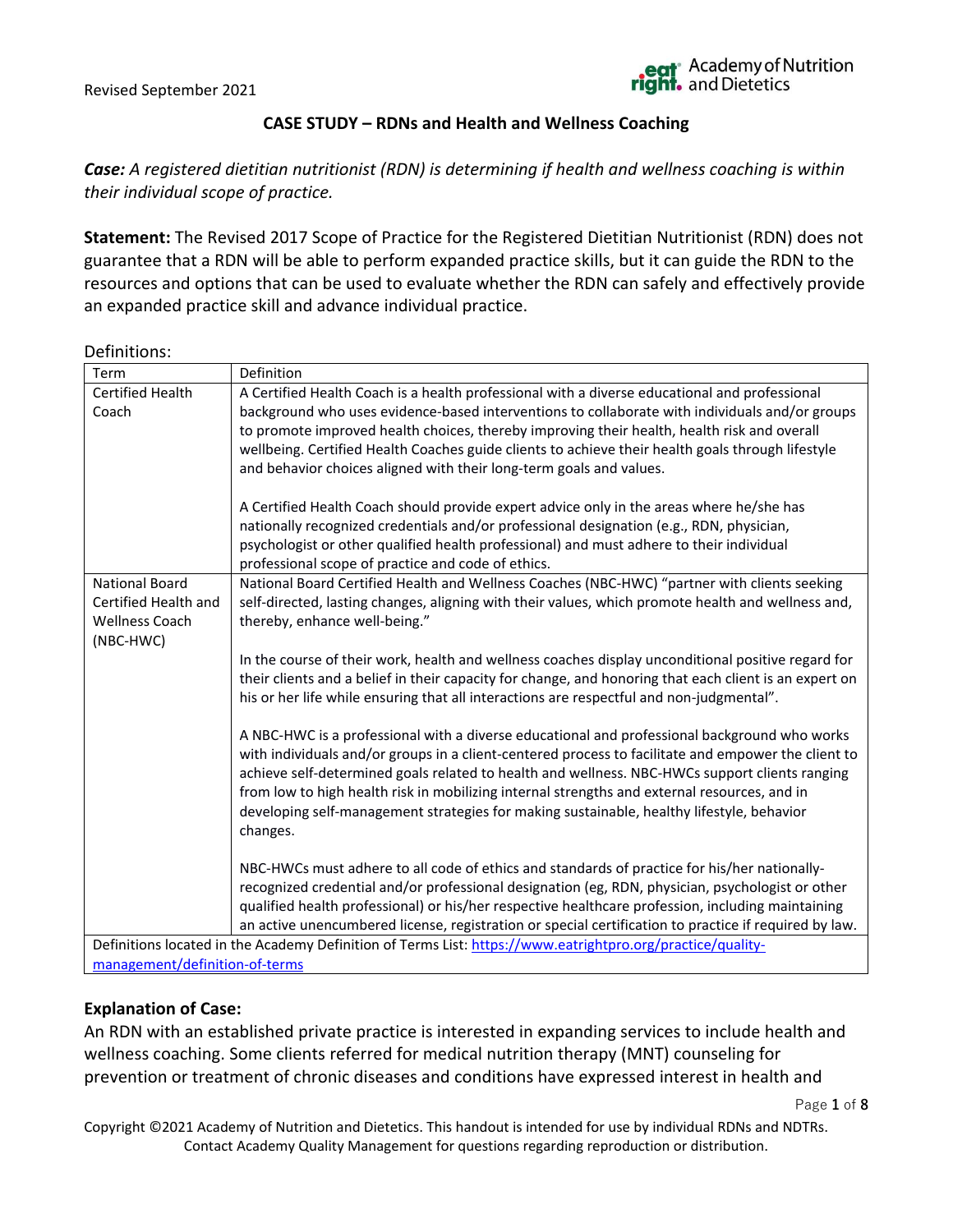wellness coaching to help them achieve personal health goals. The RDN would like to expand knowledge and skills in coaching techniques to incorporate into MNT counseling; and possibly obtain a coaching certification in order to separately offer health and wellness coaching as a fee-for-service option, if not covered by a client's health plan. This will support business goals and advance professional practice.

In this example, the RDN uses the Revised 2017 Scope of Practice for the RDN<sup>1</sup>, and the Revised 2017 Standards of Practice in Nutrition Care and Standards of Professional Performance for RDNs<sup>2</sup> to determine whether coaching is within their individual scope of practice. Although the RDN may seek advice and direction from colleagues, the initial review is the RDN's responsibility.

#### **Case Study Resources:**

The resources listed below and throughout the case study are intended to provide additional knowledge, guidance, and tools related to telehealth. NOTE: Some of the resources require nonmembers to pay a fee to access.

- $\triangleright$  Available from the Academy of Nutrition and Dietetics (Academy)
	- Code of Ethics for the Nutrition and Dietetics Profession: <https://www.eatrightpro.org/practice/code-of-ethics/what-is-the-code-of-ethics>
	- Revised 2017 Scope of Practice for the RDN:<https://jandonline.org/content/core>
	- Revised 2017 Standards of Practice and Standards of Professional Performance for RDNs: <https://jandonline.org/content/core>
	- Focus Area Standards of Practice and Standards of Professional Performance: Academy Webpage > Sign In ><https://www.eatrightpro.org/sop> leads to the *Journal* Website. To access *Journal* Website Collections, Focus Area Standards for CDR Specialist Credential and Focus Area Standards for RDNs directly, access: <https://jandonline.org/content/credentialed> or [https://jandonline.org/content/focus,](https://jandonline.org/content/focus) respectively
	- Weight Management DPG Weight and Wellness Coaching Subunit: https://www.wmdpg.org/member-benefits/subunits/wellness-coaching
	- Nutrition Entrepreneurs DPG Coaches Specialty Group: <https://www.nedpg.org/groups/coaches/>
	- Cardiovascular Health and Well-being DPG: https://www.cvwell.org/home
	- **■** If practice includes telehealth (and/or telenutrition) consultations, refer to these Academy resources: Telehealth Webpages (members-only), includes: Telehealth during COVID-19; Technology and telehealth documentation; Telehealth practice survey 2015 summary; Telehealth: policy, regulation and payment; and Practicing telehealth tips and resources: <https://www.eatrightpro.org/practice/practice-resources/telehealth>
	- Medicare Part B MNT Resources: A set of all handouts (Diabetes and Chronic Kidney Disease [Non-Dialysis]): [https://www.eatrightstore.org/product-subject/mnt](https://www.eatrightstore.org/product-subject/mnt-references/medicare-part-b-mnt-resources)[references/medicare-part-b-mnt-resources](https://www.eatrightstore.org/product-subject/mnt-references/medicare-part-b-mnt-resources)
	- Nutrition Care Process Terminology (eNCPT online): <https://www.ncpro.org/>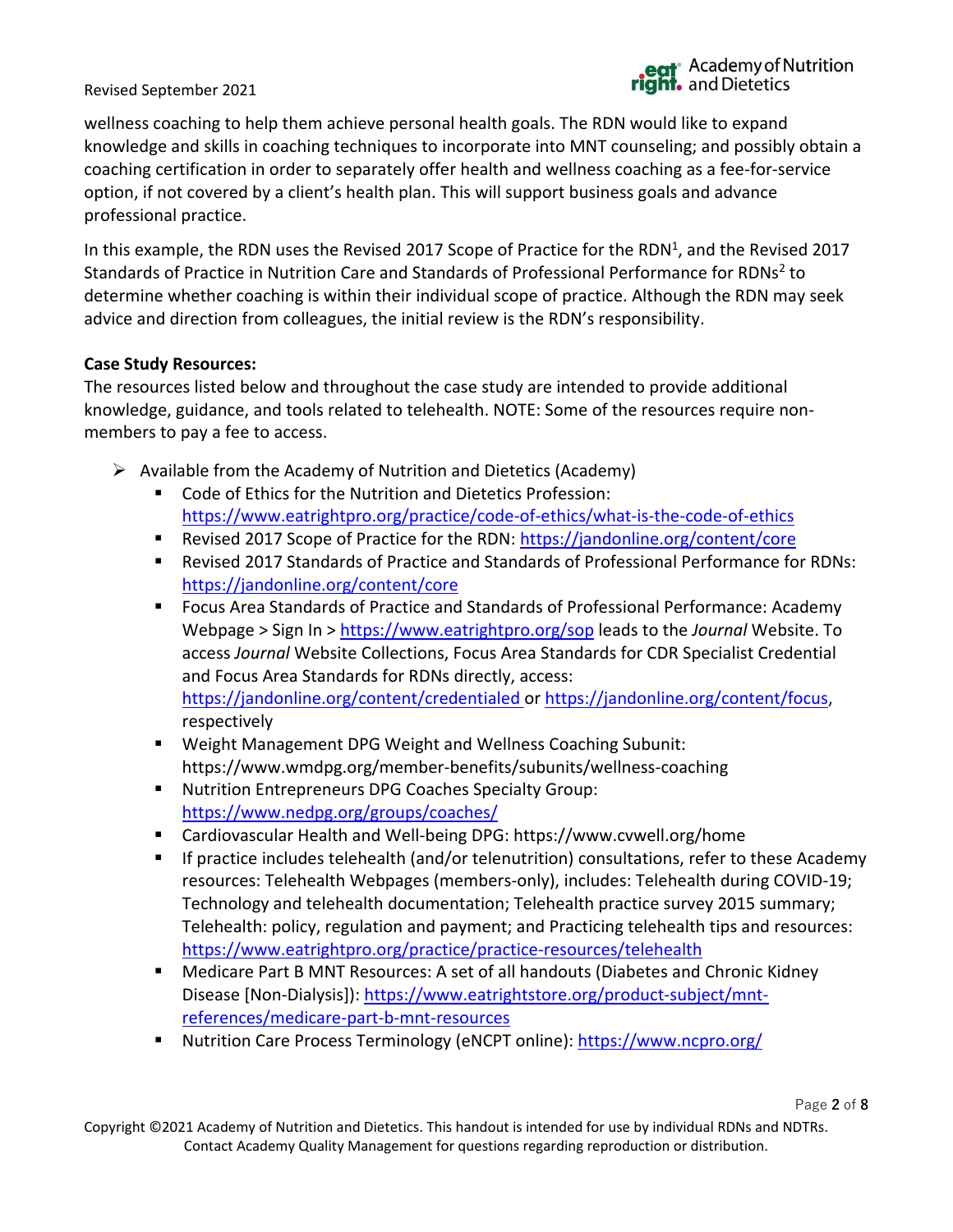Page **3** of **8**

- Essential Practice Competencies for Commission on Dietetic Registration's (CDR) Credentialed Nutrition and Dietetics Practitioners:<https://www.cdrnet.org/competencies>
- $\triangleright$  Institutional, regulatory, and other resources include:
	- RDN job description examples: [https://www.eatrightstore.org/product-type/ebooks/job](https://www.eatrightstore.org/product-type/ebooks/job-descriptions--models-for-careers-in-dietetics-3rd-ed-ebook)[descriptions--models-for-careers-in-dietetics-3rd-ed-ebook](https://www.eatrightstore.org/product-type/ebooks/job-descriptions--models-for-careers-in-dietetics-3rd-ed-ebook)
	- Organization policies and procedures
	- In hospital setting, organization and medical staff process and bylaws for RDNs to obtain clinical privileges for therapeutic diet order writing or expanded role/nutrition-related services, as applicable to role in health and wellness coaching
	- Facility/program accreditation standards, if applicable
	- State licensure laws and regulations: <https://www.eatrightpro.org/advocacy/licensure/licensure-map>
	- Academy resources on CMS hospital and critical access hospital regulations for RDN order writing privileges:<https://www.eatrightpro.org/dietorders>

## **Using the Scope of Practice Decision Algorithm:**

<https://www.eatrightpro.org/scope>

The Scope of Practice Decision Algorithm is a resource that guides a RDN to answer a series of questions to determine whether a particular activity is within their individual scope of practice. The algorithm is designed to allow a RDN to critically evaluate their knowledge, skills, experience, judgment and demonstrated competence using criteria resources. The algorithm is used by the RDN to evaluate each separate activity.

## **PRACTITIONER QUESTIONS:**

**Question 1: Is this activity consistent with the Academy of Nutrition and Dietetics/Commission on Dietetic Registration Code of Ethics, standards of practice and standards of professional performance, evidence-based nutrition practice guidelines, other national organization standards of practice and/or practice guidelines, accreditation standards, federal and state laws and regulations, and good business practices?**

The RDN verifies consistency with the Academy Scope of Practice for the RDN, which states:

- RDNs "provide nutrition counseling and nutrition education to optimize nutritional status, prevent disease, or maintain and/or improve health and well-being." 1
- RDNs "provide nutrition counseling; nutrition behavior therapy; lactation counseling; health and wellness coaching; and nutrition, physical activity, lifestyle, and health education and counseling as components of preventative, therapeutic, and restorative health care."<sup>1</sup>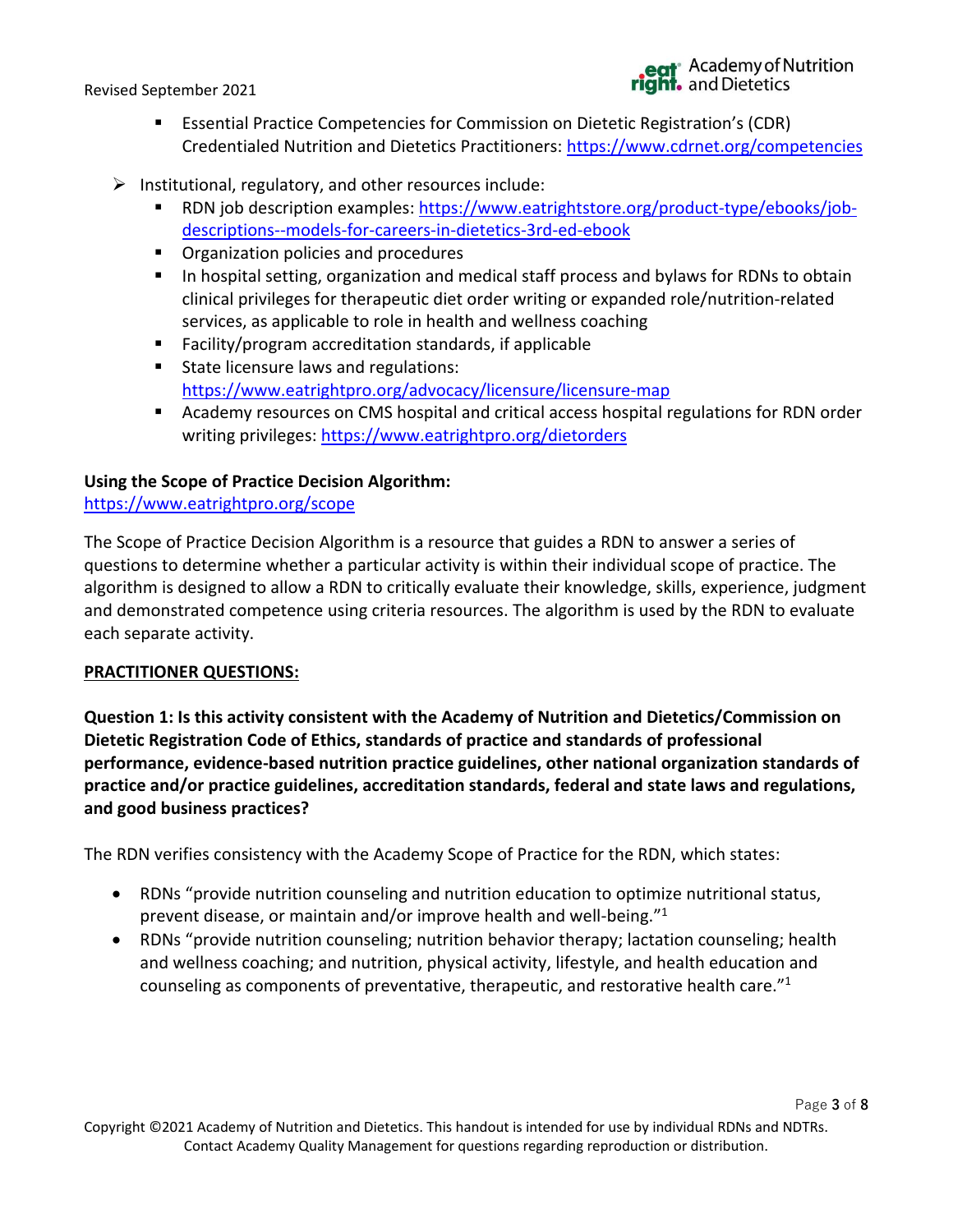In addition, there is a segment in the Practice Areas, Services, and Activities section of the Scope of Practice article dedicated to coaching:

"RDNs work as health and wellness coaches in health care facilities, private practices, wellness businesses (eg, in-person or via telehealth), nonprofit organizations, and corporate wellness. RDNs:

- Educate and guide clients to achieve health goals through lifestyle and behavior adjustments.
- Have thorough knowledge and advanced understanding of behavior change, culture, social determinants of health, disease self-management, and evidence-based health education research.
- Empower clients to achieve self-determined goals related to health and wellness."<sup>1</sup>

The RDN compared this activity to the Academy/CDR Code of Ethics. While coaching is not mentioned directly in the Code of Ethics, there are some principles and standards that apply to this topic (Note: may not be all inclusive, others may apply on a case-by-case basis):

- "Recognize and exercise professional judgment within the limits of individual qualifications and collaborate with others, seek counsel, and make referrals as appropriate."<sup>3</sup>
- "Practice within the limits of their scope and collaborate with the inter-professional team." $3$
- "Document, code and bill to most accurately reflect the character and extent of delivered services." 3

The RDN reviewed the Academy Revised 2017 Standards of Practice (SOP) in Nutrition Care and Standards of Professional Performance (SOPP) for RDNs. The Revised 2017 SOP in Nutrition Care and SOPP for RDNs contains a role example for a 'Telehealth practitioner, nutrition and wellness'<sup>2</sup> that describes a role for an RDN with interest and expertise in health and wellness coaching.

It is important to note that health and wellness coaching is not MNT thus, it may or may not be a reimbursable service covered by health plans or insurer. Some employer health plans may cover coaching with a goal of potentially lowering the organization's health care costs. The client may be selfreferred (no physician referral required) or an existing client who has seen the RDN for MNT with a physician referral (client provided or RDN obtained if self-referred). For an RDN offering health and wellness coaching, an existing or former client may express interest in continuing to see the RDN post MNT services for support to implement and follow through with recommended nutrition, physical activity and other lifestyle practices to achieve personal health goals. It would be important to clearly explain the difference between MNT and health and wellness coaching along with what may be covered by insurance or what services are for self-pay.

## **Question 2: Do you have the necessary knowledge, skills, and demonstrated competence in practice to perform this activity?**

In reviewing their education and training, the RDN determined additional knowledge and skills related to coaching would be beneficial. The RDN decided to investigate applicable Academy learning activities, CDR Certificates of Training (eg, Weight Management) and resources available through other health and wellness coaching certification websites.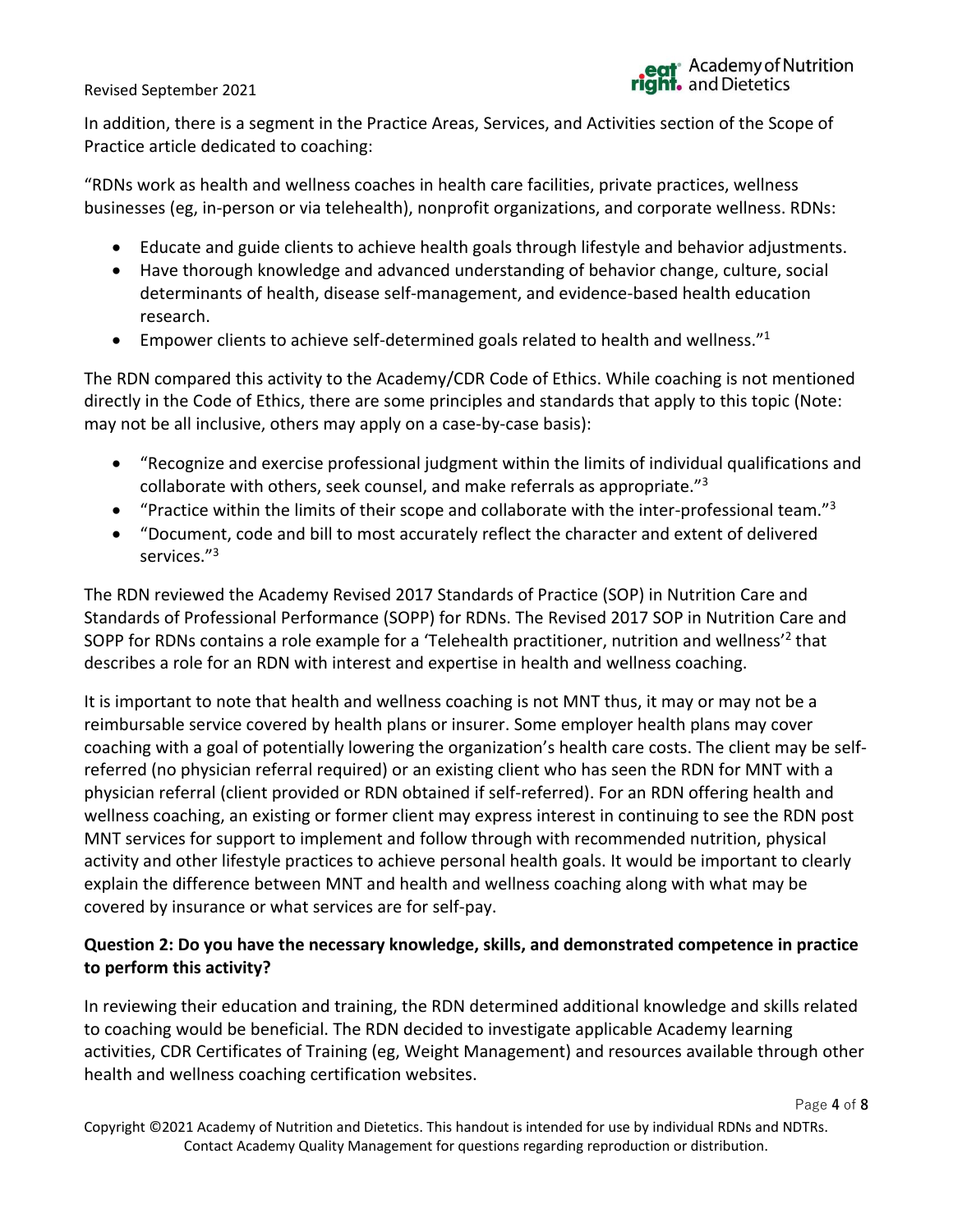- The RDN reviewed and completed the following Academy Webinars/Resources:
	- o Academy Online Certificate of Training: Health and Wellness Coaching: [https://www.eatrightpro.org/practice/professional-development/distance](https://www.eatrightpro.org/practice/professional-development/distance-learning/online-learning)[learning/online-learning;](https://www.eatrightpro.org/practice/professional-development/distance-learning/online-learning) or go to https://www.eatrightstore.org/collections/healthand-wellness-coaching
	- o CDR Certificates of Training in Weight Management: https://www.cdrnet.org/obesitypediatrics-adults
	- $\circ$  CDR Assess and Learn- The Role of Nutrition in Health Promotion and Disease Prevention: https://www.pathlms.com/cdr/courses/26779
	- o Weight Management DPG- Weight Management Matters Newsletters: <https://www.wmdpg.org/member-benefits/newsletters>
	- o Cardiovascular Health and Well-being DPG- Health and Wellness Coaching for the RDN webinar: [https://www.eatrightstore.org/dpg-products/scan/scan-webinars/health-and](https://www.eatrightstore.org/dpg-products/scan/scan-webinars/health-and-wellness-coaching-for-the-rdn)[wellness-coaching-for-the-rdn](https://www.eatrightstore.org/dpg-products/scan/scan-webinars/health-and-wellness-coaching-for-the-rdn)
	- o Medicare Part B MNT Resources: A set of all handouts (Diabetes and Chronic Kidney Disease [Non-Dialysis]): [https://www.eatrightstore.org/product-subject/mnt](https://www.eatrightstore.org/product-subject/mnt-references/medicare-part-b-mnt-resources)[references/medicare-part-b-mnt-resources](https://www.eatrightstore.org/product-subject/mnt-references/medicare-part-b-mnt-resources)
	- o MNT Provider: monthly newsletter free to Academy members: <https://www.eatrightpro.org/news-center/in-practice/mnt-provider>

## **Question 3: Did you use the Academy Standards of Practice and Standards of Professional Performance to determine your competence? Did you demonstrate your competence to an individual with the knowledge and skills to appropriately assess your ability to perform the activity? Is your competence documented in your employee personnel record?**

The RDN reflects on the 'core' SOP and SOPP indicators<sup>2</sup> [\(https://jandonline.org/article/S2212-](https://jandonline.org/article/S2212-2672(17)31625-8/fulltext) [2672\(17\)31625-8/fulltext\)](https://jandonline.org/article/S2212-2672(17)31625-8/fulltext) and focus area SOP and/or SOPP applicable to patient/client population (e.g., Diabetes Care, Adult Weight Management) to ensure meeting the minimum competent level of practice related to coaching activities and/or techniques. The following are examples of indicators from the Revised 2017 SOP in Nutrition Care and SOPP for RDNs<sup>2</sup> that may be applicable depending on role and responsibilities, the list is not all encompassing of indicators related to other focus areas of practice.

# **Competent Level of Practice**

## **SOP Indicators\*:**

- Rationale of Standard 1: Nutrition Assessment states "…Nutrition assessment may be performed via in-person, or facility/practitioner assessment application, or Health Insurance Portability and Accountability Act-compliant video conferencing telehealth platform".
- 1.5D, 1.5F, 1.5G, 1.7
- $3.7, 3.9$
- 4.3B, 4.3D

\*Note: Health and wellness coaching does not involve MNT. However, coaching techniques may be used in the delivery of MNT.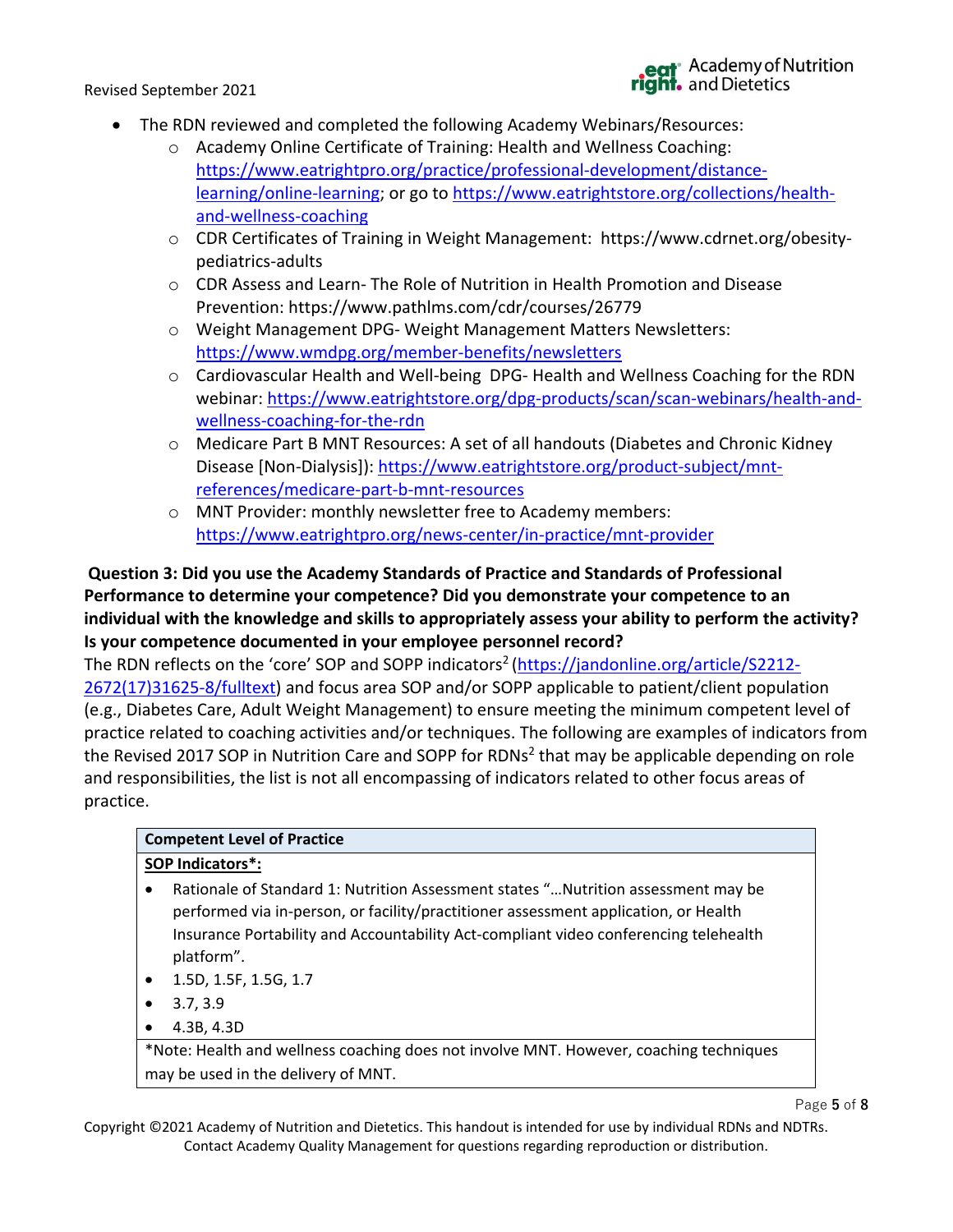#### **SOPP Indicators:**

- $\bullet$  1.2, 1.3
- $2.6, 2.10$
- $\bullet$  3.2, 3.4, 3.4B
- $4.2, 4.3$
- 5.2, 5.2B, 5.4B
- 6.3

To strengthen knowledge and skills related to a RDN in a coaching role, the RDN evaluates their level of practice related to the Revised 2017 SOP in Nutrition Care and SOPP for RDNs<sup>2</sup> and applicable focus area SOP and/or SOPP, e.g., Adult Weight Management (focus area SOP and/or SOPP can be found at: [https://jandonline.org/content/credentialed,](https://jandonline.org/content/credentialed) and [https://jandonline.org/content/focus\)](https://jandonline.org/content/focus). The indicators relevant to health and wellness coaching where the RDN does not meet the competent level are opportunities to strengthen knowledge and skills for quality practice.

After consulting with colleagues on best practices and reviewing the resources in Question 2 and applicable indicators, the RDN decides to complete the Academy's Certificate of Training in Health and Wellness Coaching and review the newsletters (e.g., Weight Management DPG) and other resources to become more competent in incorporating coaching techniques. The RDN records completion of the webinars in their Professional Development Portfolio. The RDN uses the Certificate of Training as documentation of their competence. Once the RDN completes training and competence verification, the RDN maintains documentation in their personnel file following accepted business procedures.

## **Question 4: If the state(s) where you work license RDNs, is there any language that prohibits this activity? Are there provisions within the scope of practice of any other professions that would limit performing this activity?**

When providing direct patient/client care involving medical nutrition therapy and chronic health diseases or conditions, the RDN discovered that to work with clients through telehealth that they must be licensed and/or meet the other applicable standards that are required by state or local laws and regulations in both the state where the RDN is located and the state where the patient/client is located [\(https://www.eatrightpro.org/advocacy/licensure/professional-regulation-of-dietitians\)](https://www.eatrightpro.org/advocacy/licensure/professional-regulation-of-dietitians). Since regulations and policies are regularly updated, the RDN routinely monitors the applicable laws and regulations.

## **Question 5: Are there any additional credentials (i.e., RDN-AP, CSO, CSG, CSP, CDCES, CNSC, NBC-HWC) or training (i.e., residency/fellowship, certificate of training in obesity interventions for adults or in pediatrics) described in published practice guidelines that would be expected of a health professional performing this activity?**

The RDN researched published practice guidelines and reviewed coaching-specific certificates of training, credentials, and formal training suggested for health professionals performing coaching to develop and demonstrate the necessary competence. The Scope of Practice for the RDN's Figure 4: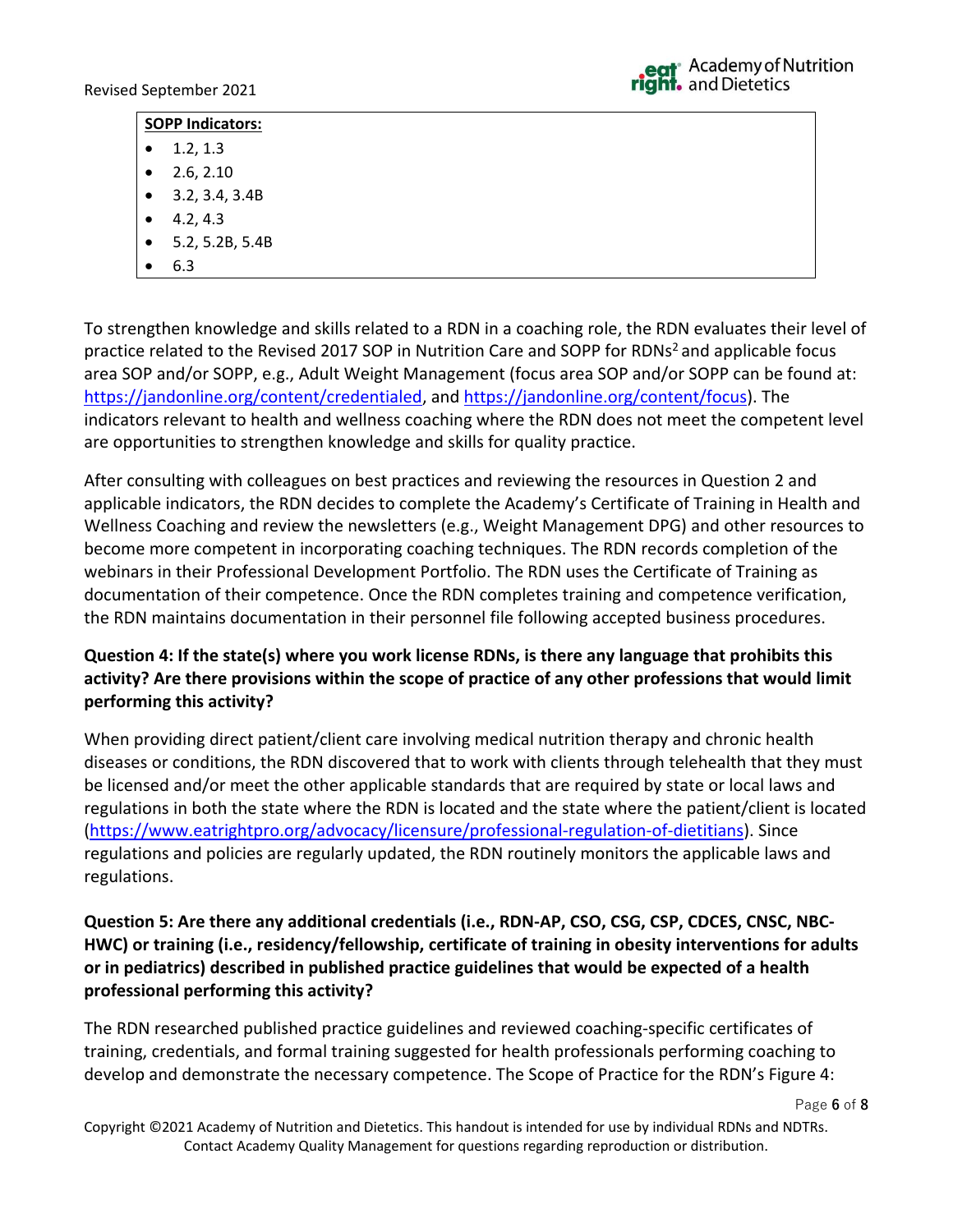Page **7** of **8**

Revised September 2021

Coach credential or certification options for RDNs (not all inclusive)<sup>1</sup> highlights coaching credentials and certification that could be considered by RDNs.

| <b>Credentialing agency</b>                                                                                                                                                                                                                                                                                                                                                                                                                                                         | <b>Credential/certification</b>                                                                |  |
|-------------------------------------------------------------------------------------------------------------------------------------------------------------------------------------------------------------------------------------------------------------------------------------------------------------------------------------------------------------------------------------------------------------------------------------------------------------------------------------|------------------------------------------------------------------------------------------------|--|
| American Council on Exercise                                                                                                                                                                                                                                                                                                                                                                                                                                                        | ACE-certified Lifestyle and Weight Management Coach<br>ACE-certified Health Coach <sup>a</sup> |  |
| American Institute of Health Care Professionals                                                                                                                                                                                                                                                                                                                                                                                                                                     | Health Care Life Coach-Certified (HCLC-C)                                                      |  |
| International Association for Health Coaches                                                                                                                                                                                                                                                                                                                                                                                                                                        | Certified International Health Coach (CIHC)                                                    |  |
| National Society of Health Coaches <sup>b</sup>                                                                                                                                                                                                                                                                                                                                                                                                                                     | Certified Health Coach (CHC)                                                                   |  |
| International Consortium for Health & Wellness Coaching<br>and National Board of Medical Examiners                                                                                                                                                                                                                                                                                                                                                                                  | National Board Certified Health & Wellness Coach (NBC-HWC)                                     |  |
| Wellcoaches Corporation <sup>b</sup>                                                                                                                                                                                                                                                                                                                                                                                                                                                | <b>Certified Health &amp; Wellness Coach</b><br><b>Certified Personal Coach</b>                |  |
| $a -$<br>the contract of the contract of the contract of the contract of the contract of the contract of the contract of<br>$\mathbf{r}$ , $\mathbf{r}$ , and $\mathbf{r}$ , and $\mathbf{r}$ , $\mathbf{r}$ , $\mathbf{r}$ , $\mathbf{r}$ , $\mathbf{r}$ , $\mathbf{r}$ , $\mathbf{r}$ , $\mathbf{r}$ , $\mathbf{r}$ , $\mathbf{r}$ , $\mathbf{r}$ , $\mathbf{r}$ , $\mathbf{r}$ , $\mathbf{r}$ , $\mathbf{r}$ , $\mathbf{r}$ , $\mathbf$<br>$\sim$ $\sim$<br>$\sim$ $\sim$ $\sim$ |                                                                                                |  |

<sup>3</sup>Seventy-five continuing professional education unit credits approved by Commission on Dietetic Registration for completion of certification for alternate recertification periods.<sup>23</sup>

<sup>b</sup>Commission on Dietetic Registration-accredited provider.<sup>34</sup>

Figure 4. Coach credential or certification options for registered dietitian nutritionists (not all inclusive). Figure from: [https://jandonline.org/article/S2212-2672\(17\)31624-6/pdf](https://jandonline.org/article/S2212-2672(17)31624-6/pdf)

Completing the Academy's coaching certificate of training helped to confirm the RDN's intention to be a coach. The certificate of training increased competence level for the present position and was a steppingstone in the process that piqued the RDN's interest in reviewing the various coaching certifications available. The RDN decides to pursue the National Board Certified Health and Wellness Coach credential (NBC-HWC) that requires taking a NBC-HWC-approved health and wellness training program and completing other requirements for the certification to qualify and sit for the exam.<sup>4</sup> Holding a certified health and wellness coach credential, in addition to the RDN credential, would indicate qualifications to provide health and wellness coaching services to potential clients, and be a marketing tool for the practice.

## **Question 6: Does your employer/organization, in its policies and procedures or medical staff bylaws, rules and regulations, if applicable, recognize the RDN as qualified to perform the activity?**

A RDN who works in private practice ensures there is documentation of qualifications in their personnel file and amends any business/organizational policy or procedure to reflect added scope.

The case example provides information on what things need to be considered before beginning to deliver health and wellness coaching services. Before performing this new activity, the RDN should also consider the following:

• Ensure that the activity is included in job description or list of services for private practitioners, in granted privileges if working in a hospital-associated program where privileging is required, and in applicable policies and procedures.